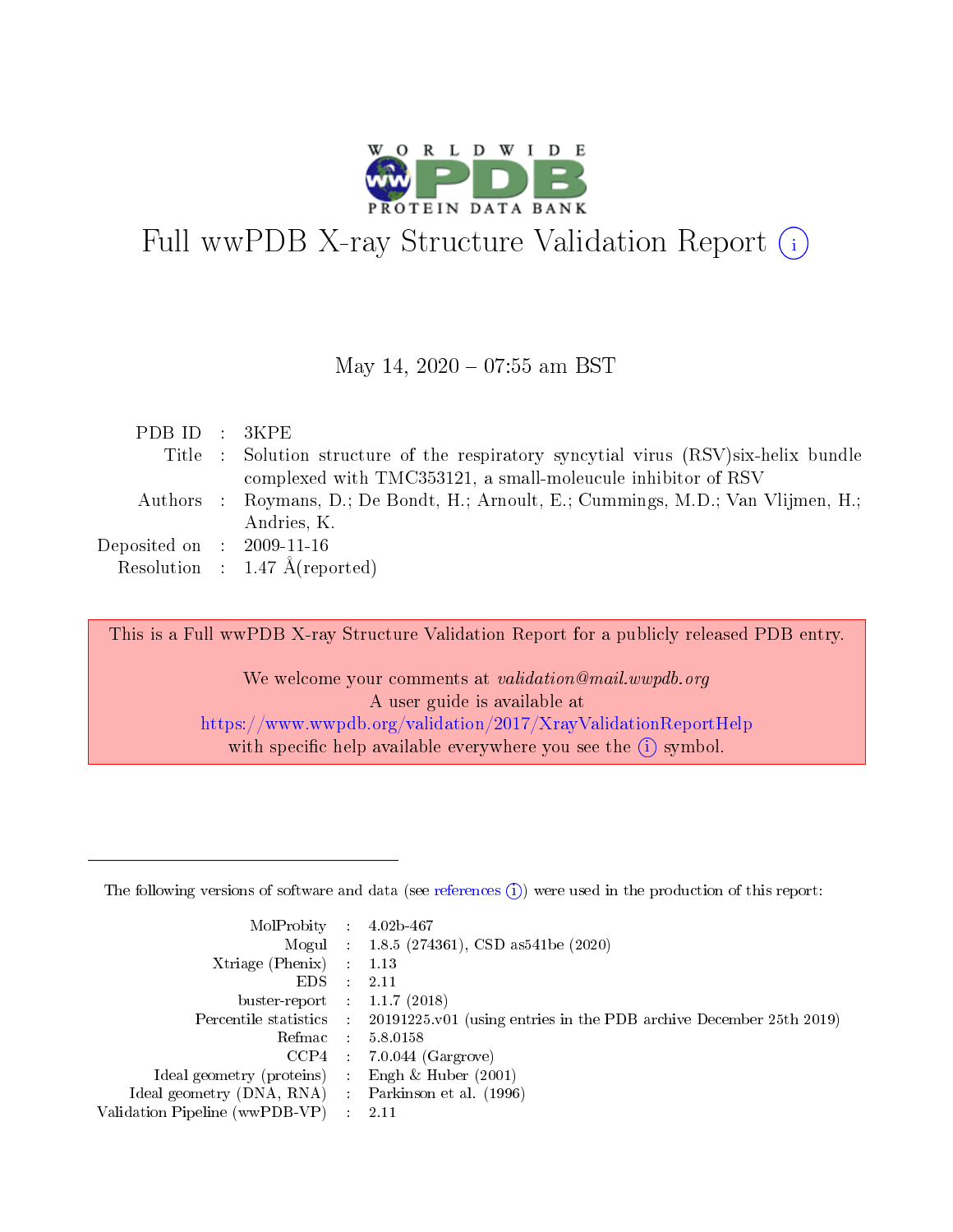# 1 [O](https://www.wwpdb.org/validation/2017/XrayValidationReportHelp#overall_quality)verall quality at a glance  $(i)$

The following experimental techniques were used to determine the structure: X-RAY DIFFRACTION

The reported resolution of this entry is 1.47 Å.

Percentile scores (ranging between 0-100) for global validation metrics of the entry are shown in the following graphic. The table shows the number of entries on which the scores are based.



| Metric                | Whole archive<br>$(\#\text{Entries})$ | Similar resolution<br>$(\#\text{Entries}, \text{resolution range}(\text{\AA}))$ |
|-----------------------|---------------------------------------|---------------------------------------------------------------------------------|
| $R_{free}$            | 130704                                | $4690(1.50-1.46)$                                                               |
| Clashscore            | 141614                                | $4955(1.50-1.46)$                                                               |
| Ramachandran outliers | 138981                                | $4846(1.50-1.46)$                                                               |
| Sidechain outliers    | 138945                                | $4844(1.50-1.46)$                                                               |
| RSRZ outliers         | 127900                                | $4614(1.50-1.46)$                                                               |

The table below summarises the geometric issues observed across the polymeric chains and their fit to the electron density. The red, orange, yellow and green segments on the lower bar indicate the fraction of residues that contain outliers for  $>=3, 2, 1$  and 0 types of geometric quality criteria respectively. A grey segment represents the fraction of residues that are not modelled. The numeric value for each fraction is indicated below the corresponding segment, with a dot representing fractions  $\epsilon=5\%$  The upper red bar (where present) indicates the fraction of residues that have poor fit to the electron density. The numeric value is given above the bar.

| Mol | $\mid$ Chain $\mid$ Length | Quality of chain |     |
|-----|----------------------------|------------------|-----|
|     | . .<br>$\sim$              | 14%<br>92%       |     |
|     | 39                         | 10%<br>90%       | 10% |

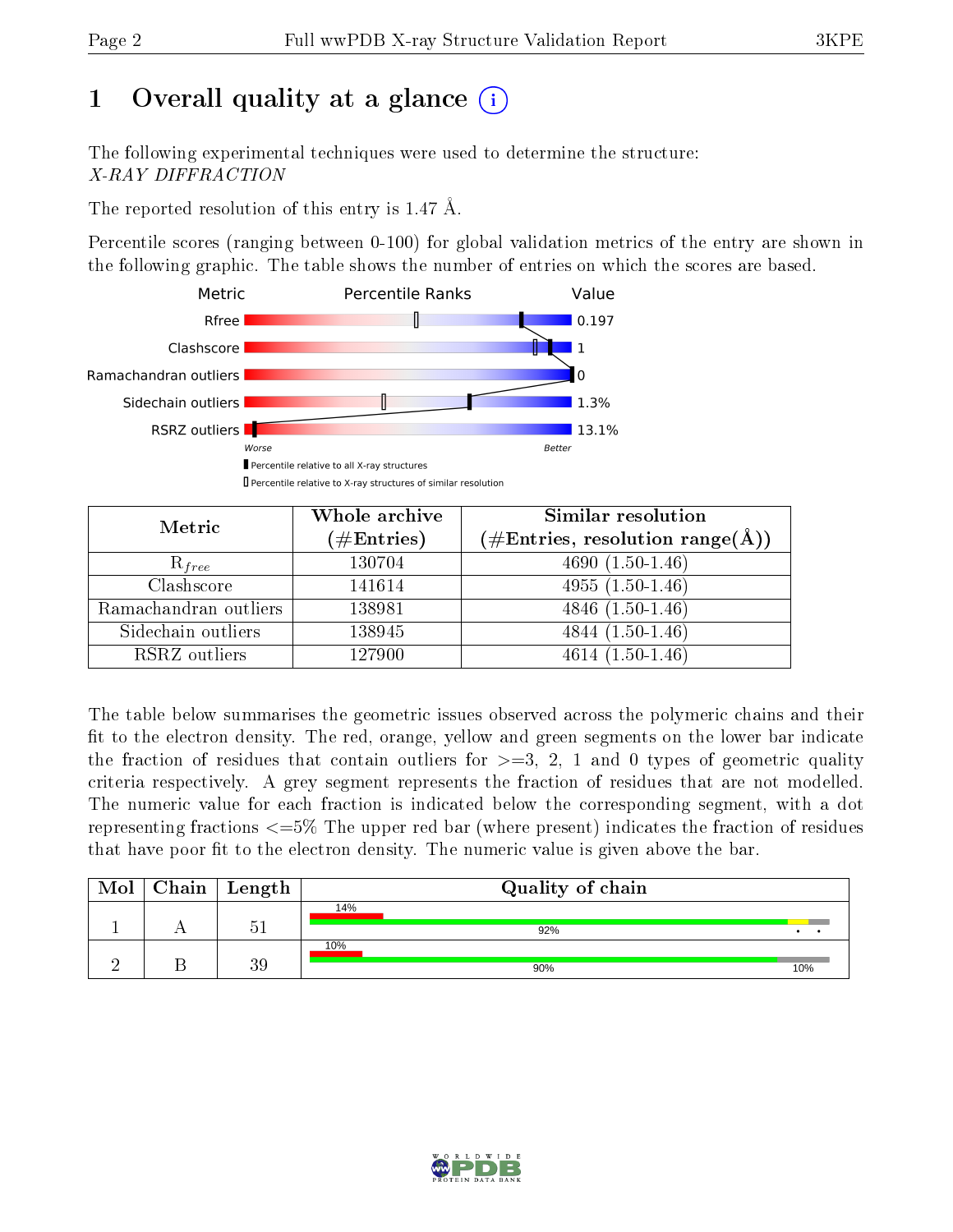# 2 Entry composition (i)

There are 5 unique types of molecules in this entry. The entry contains 760 atoms, of which 0 are hydrogens and 0 are deuteriums.

In the tables below, the ZeroOcc column contains the number of atoms modelled with zero occupancy, the AltConf column contains the number of residues with at least one atom in alternate conformation and the Trace column contains the number of residues modelled with at most 2 atoms.

Molecule 1 is a protein called Fusion glycoprotein F0.

| Mol | $\vert$ Chain $\vert$ Residues | Atoms       |     |    | $\text{ZeroOcc} \mid \text{AltConf} \mid \text{Trace}$ |  |  |
|-----|--------------------------------|-------------|-----|----|--------------------------------------------------------|--|--|
|     | 49                             | otal<br>381 | 246 | 60 |                                                        |  |  |

Molecule 2 is a protein called Fusion glycoprotein F0.

| Mol | $\top$ Chain   Residues | $\rm{Atoms}$ |     |    | $\text{ZeroOcc} \mid \text{AltConf} \mid \text{Trace}$ |  |  |
|-----|-------------------------|--------------|-----|----|--------------------------------------------------------|--|--|
|     | 35                      | Total<br>288 | 181 | 47 | -60                                                    |  |  |

• Molecule 3 is 2-[[6-[[[2-(3-hydroxypropyl]-5-methylphenyl]amino]methyl]-2-[[3-(4-morphol inyl)propyl]amino]-1H-benzimidazol-1-yl]methyl]-6-methyl-3-pyridinol (three-letter code: TM3) (formula:  $C_{32}H_{42}N_6O_3$ ).



| Mol | $\mid$ Chain $\mid$ Residues | Atoms       |      |  |  | $ZeroOcc \   \ AltConf \  $ |
|-----|------------------------------|-------------|------|--|--|-----------------------------|
|     |                              | Total C N O | -32- |  |  |                             |

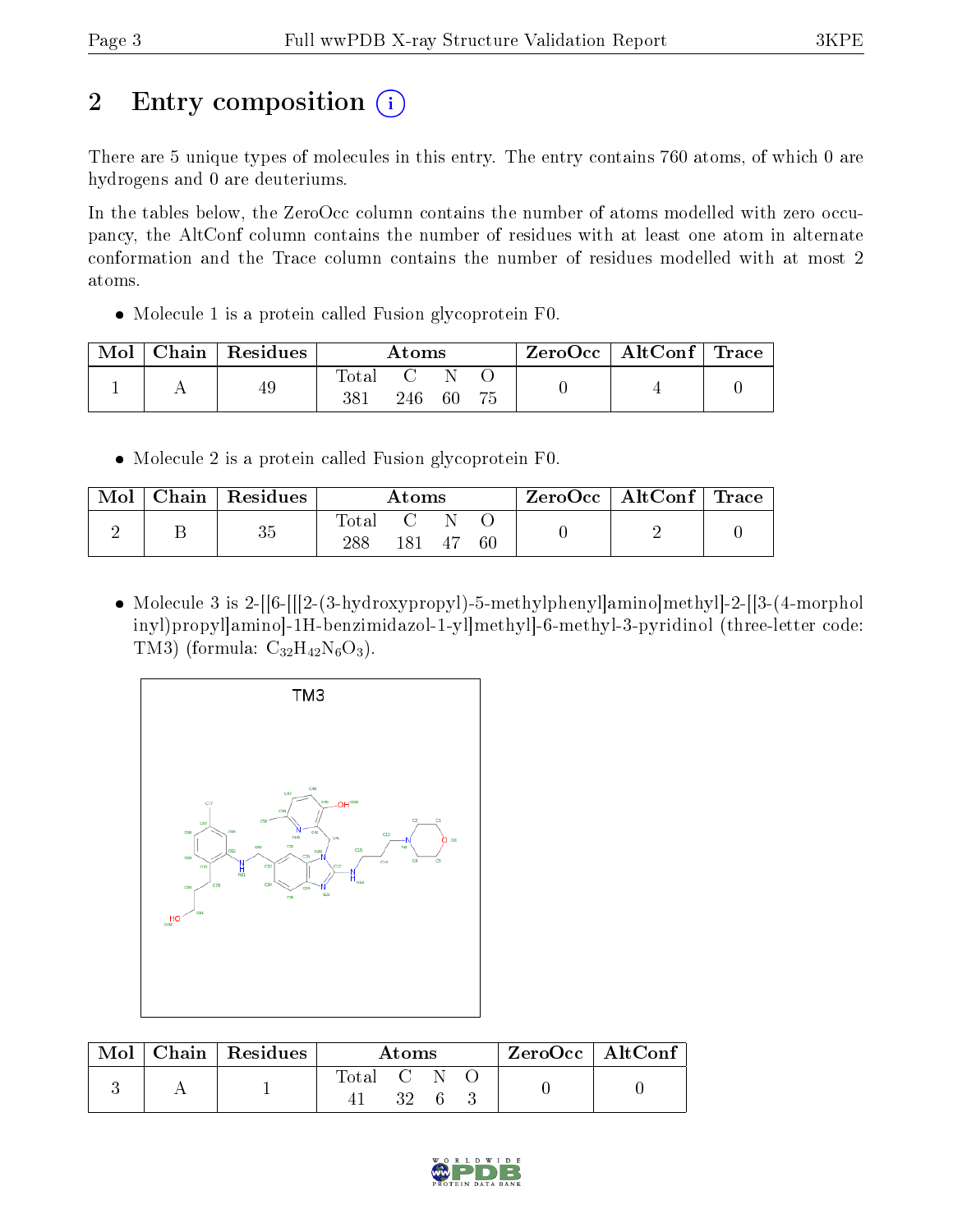• Molecule 4 is TETRAETHYLENE GLYCOL (three-letter code: PG4) (formula:  $C_8H_{18}O_5$ ).



| Mol | Chain   Residues | Atoms   | $ZeroOcc$   AltConf |  |
|-----|------------------|---------|---------------------|--|
|     |                  | Total C |                     |  |

 $\bullet\,$  Molecule 5 is water.

|  | $Mol$   Chain   Residues | Atoms                | ZeroOcc   AltConf |
|--|--------------------------|----------------------|-------------------|
|  | -16                      | Total O<br>16<br>-16 |                   |
|  |                          | Total O              |                   |

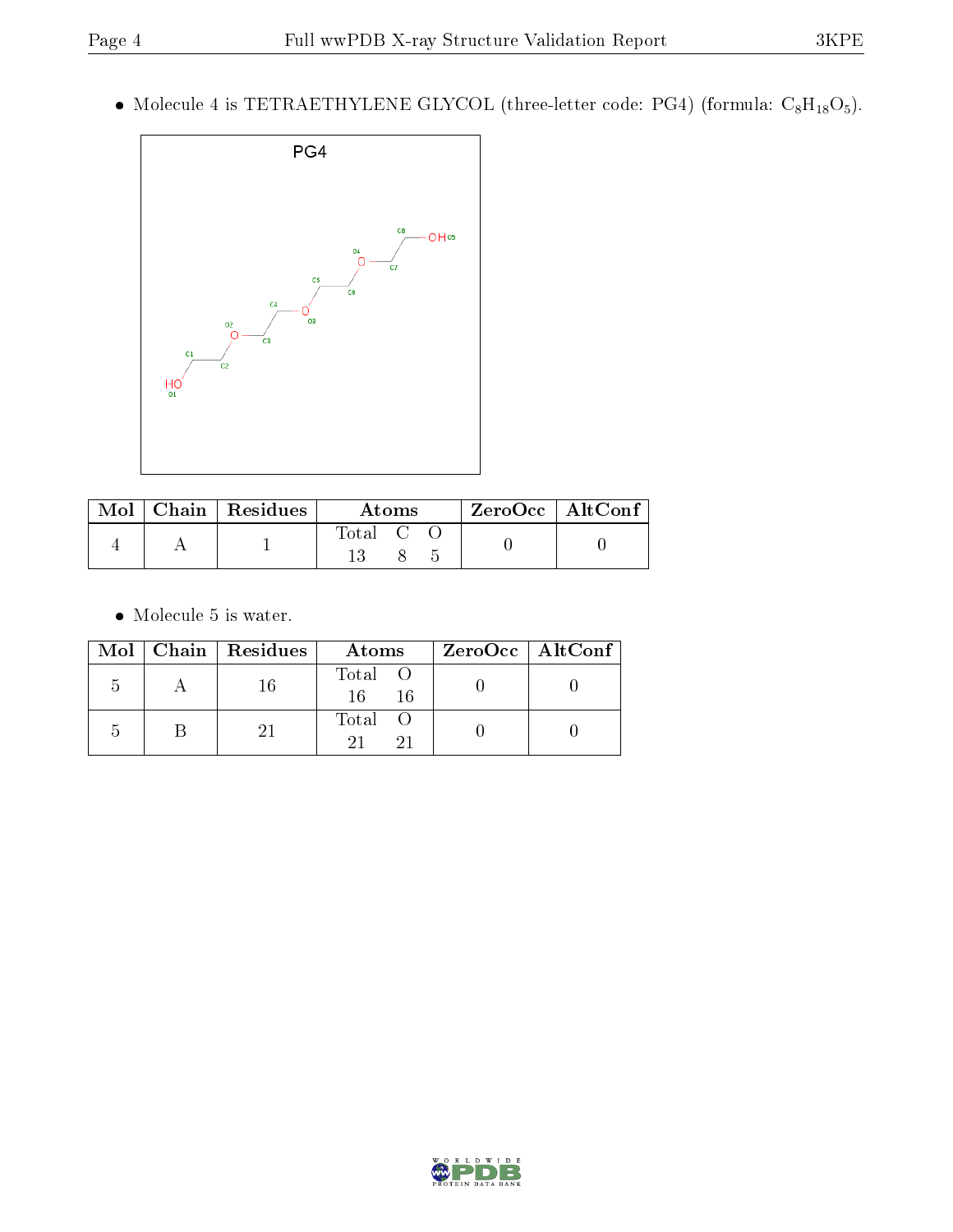# 3 Residue-property plots  $(i)$

These plots are drawn for all protein, RNA and DNA chains in the entry. The first graphic for a chain summarises the proportions of the various outlier classes displayed in the second graphic. The second graphic shows the sequence view annotated by issues in geometry and electron density. Residues are color-coded according to the number of geometric quality criteria for which they contain at least one outlier: green  $= 0$ , yellow  $= 1$ , orange  $= 2$  and red  $= 3$  or more. A red dot above a residue indicates a poor fit to the electron density (RSRZ  $> 2$ ). Stretches of 2 or more consecutive residues without any outlier are shown as a green connector. Residues present in the sample, but not in the model, are shown in grey.

• Molecule 1: Fusion glycoprotein F0

| Chain A:                                                                                   | 14%<br>92%                           |     |  |
|--------------------------------------------------------------------------------------------|--------------------------------------|-----|--|
| $\bullet\bullet\bullet$<br>N <sub>165</sub><br>H159<br>L160<br>E161<br><b>Q202</b><br>1171 | .<br>205<br>206<br>207<br><b>REA</b> |     |  |
|                                                                                            | • Molecule 2: Fusion glycoprotein F0 |     |  |
| Chain B:                                                                                   | 10%<br>90%                           | 10% |  |
| D G                                                                                        |                                      |     |  |
| $\sim$<br>œ<br>VAL.<br>SX.                                                                 |                                      |     |  |

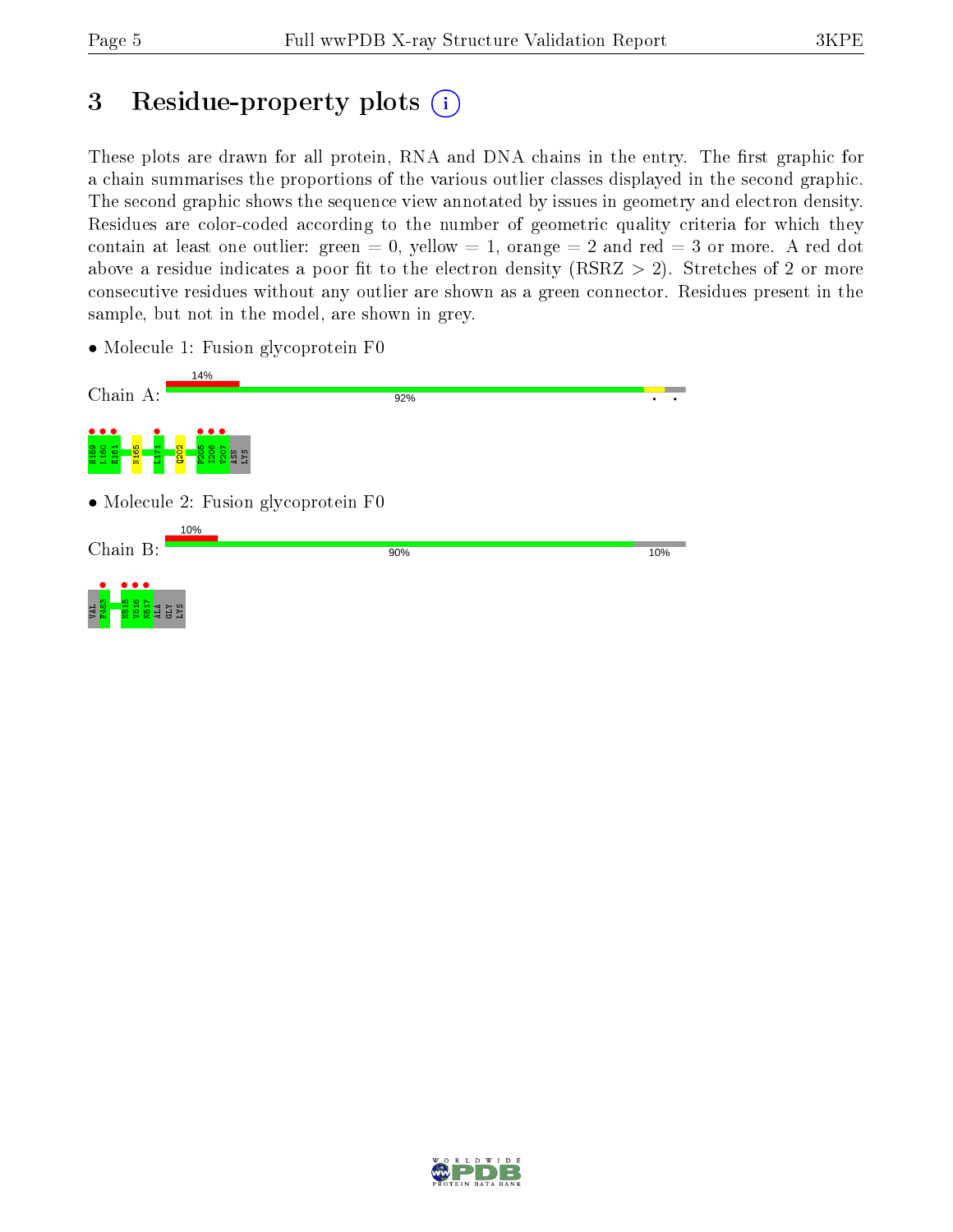# 4 Data and refinement statistics  $(i)$

| Property                                                             | Value                                                       | Source     |
|----------------------------------------------------------------------|-------------------------------------------------------------|------------|
| Space group                                                          | $P$ 21 3                                                    | Depositor  |
| Cell constants                                                       | $63.25\text{\AA}$<br>$63.25\text{\AA}$<br>$63.25\text{\AA}$ |            |
| a, b, c, $\alpha$ , $\beta$ , $\gamma$                               | $90.00^\circ$<br>$90.00^\circ$<br>$90.00^\circ$             | Depositor  |
| Resolution $(A)$                                                     | $-1.47$<br>19.07                                            | Depositor  |
|                                                                      | 19.07<br>$-1.47$                                            | <b>EDS</b> |
| % Data completeness                                                  | $100.0 (19.07 - 1.47)$                                      | Depositor  |
| (in resolution range)                                                | $100.0 (19.07 - 1.47)$                                      | <b>EDS</b> |
| $R_{merge}$                                                          | (Not available)                                             | Depositor  |
| $\mathrm{R}_{sym}$                                                   | (Not available)                                             | Depositor  |
| $\langle I/\sigma(I) \rangle$ <sup>1</sup>                           | 2.90 (at $1.47\text{\AA}$ )                                 | Xtriage    |
| Refinement program                                                   | REFMAC 5.2.0005                                             | Depositor  |
|                                                                      | $0.163$ , $0.196$                                           | Depositor  |
| $R, R_{free}$                                                        | $0.164$ ,<br>0.197                                          | DCC        |
| $\mathcal{R}_{free}$ test set                                        | 735 reflections $(5.03\%)$                                  | wwPDB-VP   |
| Wilson B-factor $(A^2)$                                              | 17.1                                                        | Xtriage    |
| Anisotropy                                                           | 0.000                                                       | Xtriage    |
| Bulk solvent $k_{sol}(e/\mathring{A}^3)$ , $B_{sol}(\mathring{A}^2)$ | 0.42, 59.1                                                  | <b>EDS</b> |
| L-test for twinning <sup>2</sup>                                     | $< L >$ = 0.49, $< L2$ > = 0.33                             | Xtriage    |
| Estimated twinning fraction                                          | $0.053$ for $1, -k, h$                                      | Xtriage    |
| $F_o, F_c$ correlation                                               | 0.97                                                        | <b>EDS</b> |
| Total number of atoms                                                | 760                                                         | wwPDB-VP   |
| Average B, all atoms $(A^2)$                                         | $23.0\,$                                                    | wwPDB-VP   |

Xtriage's analysis on translational NCS is as follows: The largest off-origin peak in the Patterson function is  $5.93\%$  of the height of the origin peak. No significant pseudotranslation is detected.

<sup>&</sup>lt;sup>2</sup>Theoretical values of  $\langle |L| \rangle$ ,  $\langle L^2 \rangle$  for acentric reflections are 0.5, 0.333 respectively for untwinned datasets, and 0.375, 0.2 for perfectly twinned datasets.



<span id="page-5-1"></span><span id="page-5-0"></span><sup>1</sup> Intensities estimated from amplitudes.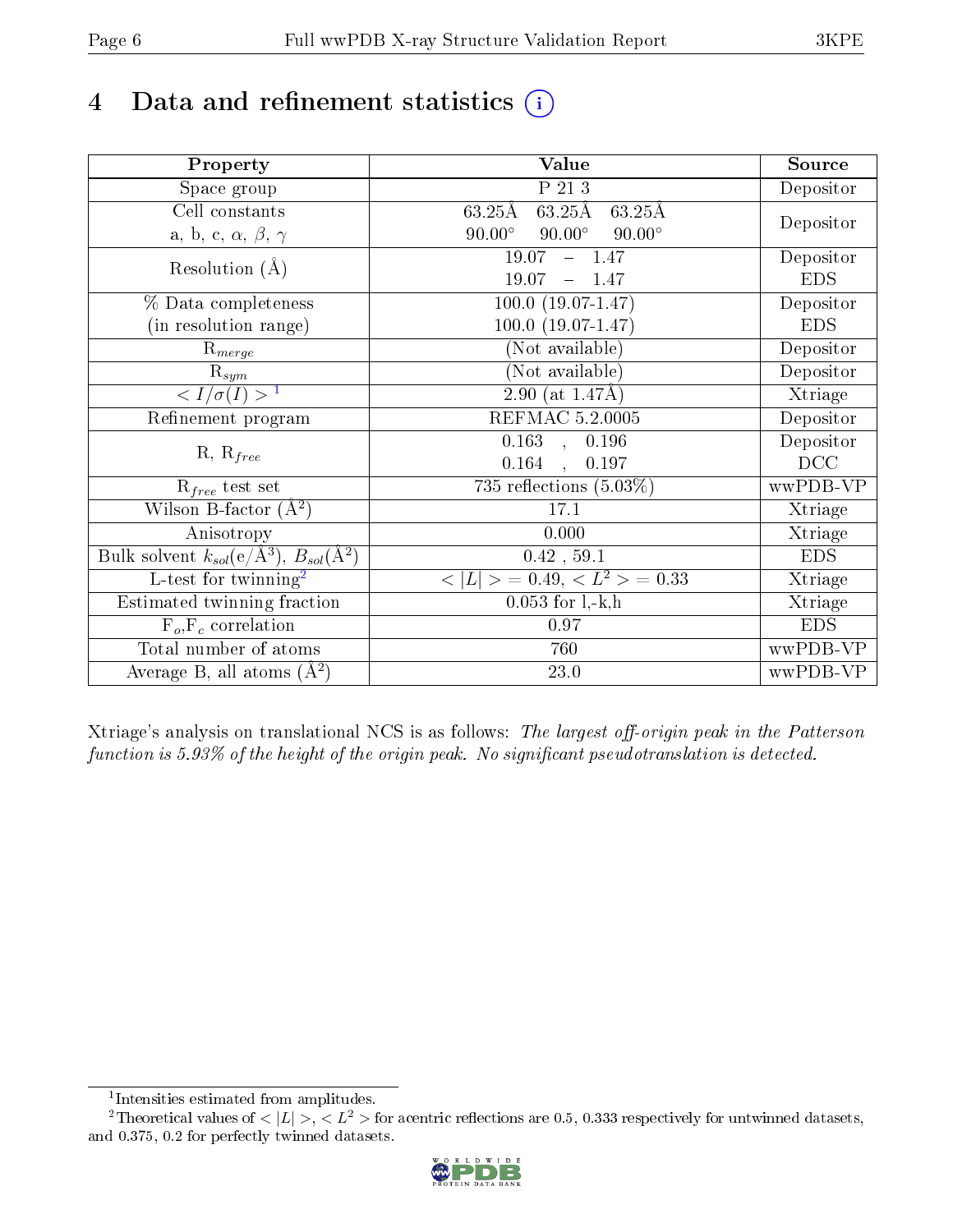# 5 Model quality  $(i)$

## 5.1 Standard geometry (i)

Bond lengths and bond angles in the following residue types are not validated in this section: PG4, TM3

The Z score for a bond length (or angle) is the number of standard deviations the observed value is removed from the expected value. A bond length (or angle) with  $|Z| > 5$  is considered an outlier worth inspection. RMSZ is the root-mean-square of all Z scores of the bond lengths (or angles).

| Mol      | Chain |      | Bond lengths | Bond angles |                |  |
|----------|-------|------|--------------|-------------|----------------|--|
|          |       | RMSZ | $\# Z  > 5$  | RMSZ        | # Z  > 5       |  |
|          |       | 0.68 | 0/397        | 0.67        | 0/536          |  |
| $\Omega$ |       | 0.76 | 0/298        | 0.80        | $^{\prime}401$ |  |
| ΔH       | ΑH    | 0.71 | /695         | 0.73        | '937           |  |

There are no bond length outliers.

There are no bond angle outliers.

There are no chirality outliers.

There are no planarity outliers.

### $5.2$  Too-close contacts  $(i)$

In the following table, the Non-H and H(model) columns list the number of non-hydrogen atoms and hydrogen atoms in the chain respectively. The H(added) column lists the number of hydrogen atoms added and optimized by MolProbity. The Clashes column lists the number of clashes within the asymmetric unit, whereas Symm-Clashes lists symmetry related clashes.

|  |     |     | Mol   Chain   Non-H   H(model)   H(added)   Clashes   Symm-Clashes |
|--|-----|-----|--------------------------------------------------------------------|
|  | 381 | 426 |                                                                    |
|  | 288 | 275 |                                                                    |
|  |     | 42  |                                                                    |
|  | 13  | 18  |                                                                    |
|  | 16  |     |                                                                    |
|  | 2.  |     |                                                                    |
|  | 760 | 761 |                                                                    |

The all-atom clashscore is defined as the number of clashes found per 1000 atoms (including hydrogen atoms). The all-atom clashscore for this structure is 1.

All (2) close contacts within the same asymmetric unit are listed below, sorted by their clash

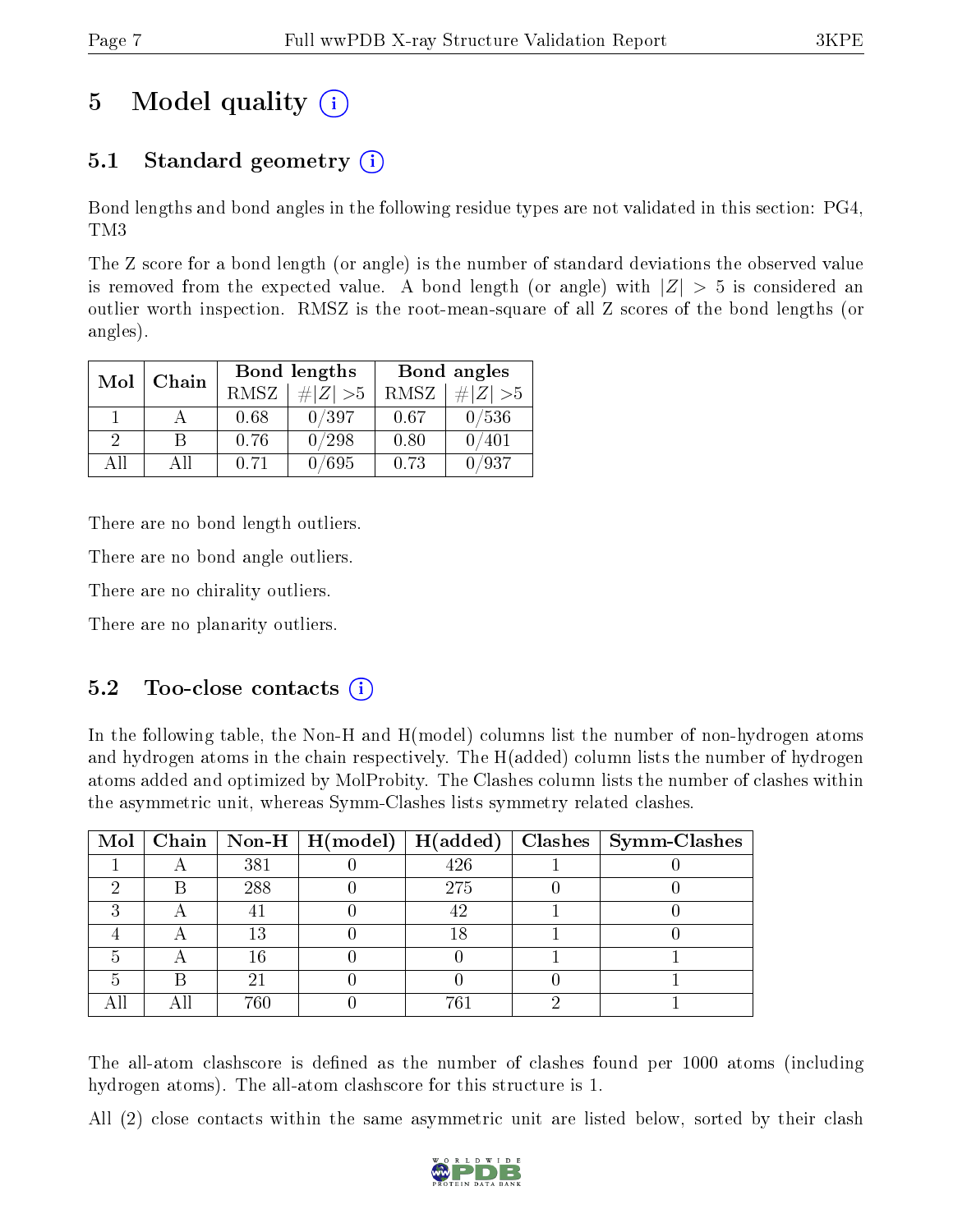magnitude.

| Atom-1          | Atom-2          | Interatomic<br>distance $(A)$ | Clash<br>overlap $(A)$ |  |
|-----------------|-----------------|-------------------------------|------------------------|--|
| 1:A:202:GLN:OF1 | 5:A:16:HOH:O    | l 68                          |                        |  |
| 3: A:1: TM3:H4  | 4:A:210:PG4:H12 | 2 03                          | በ 4በ                   |  |

All (1) symmetry-related close contacts are listed below. The label for Atom-2 includes the symmetry operator and encoded unit-cell translations to be applied.

| Atom-1       | Atom-2                             | Interatomic<br>distance (A) | Clash<br>overlap $(A)$ |
|--------------|------------------------------------|-----------------------------|------------------------|
| 5:A:24:HOH:O | 5551<br>$\pm$ 5:B:23:HOH:O[2 $\pm$ |                             |                        |

### 5.3 Torsion angles (i)

#### 5.3.1 Protein backbone  $(i)$

In the following table, the Percentiles column shows the percent Ramachandran outliers of the chain as a percentile score with respect to all X-ray entries followed by that with respect to entries of similar resolution.

The Analysed column shows the number of residues for which the backbone conformation was analysed, and the total number of residues.

| Mol | Chain | Analysed                     | Favoured ' | Allowed   Outliers | Percentiles   |     |
|-----|-------|------------------------------|------------|--------------------|---------------|-----|
|     |       | $52/51$ (102\%)   52 (100\%) |            |                    | $100$   $100$ |     |
|     |       | $35/39$ (90\%)   35 (100\%)  |            |                    | 100           | 100 |
| All | All   | $87/90$ (97\%)   87 (100\%)  |            |                    | 100           | 100 |

There are no Ramachandran outliers to report.

#### 5.3.2 Protein sidechains  $(i)$

In the following table, the Percentiles column shows the percent sidechain outliers of the chain as a percentile score with respect to all X-ray entries followed by that with respect to entries of similar resolution.

The Analysed column shows the number of residues for which the sidechain conformation was analysed, and the total number of residues.

| $\mid$ Mol $\mid$ Chain $\mid$ | Analysed   Rotameric   Outliers   Percentiles |          |                         |
|--------------------------------|-----------------------------------------------|----------|-------------------------|
|                                | $\mid$ 48/47 (102\%)   47 (98\%)              | $1(2\%)$ | 221<br>$-53$ $\text{h}$ |

Continued on next page...

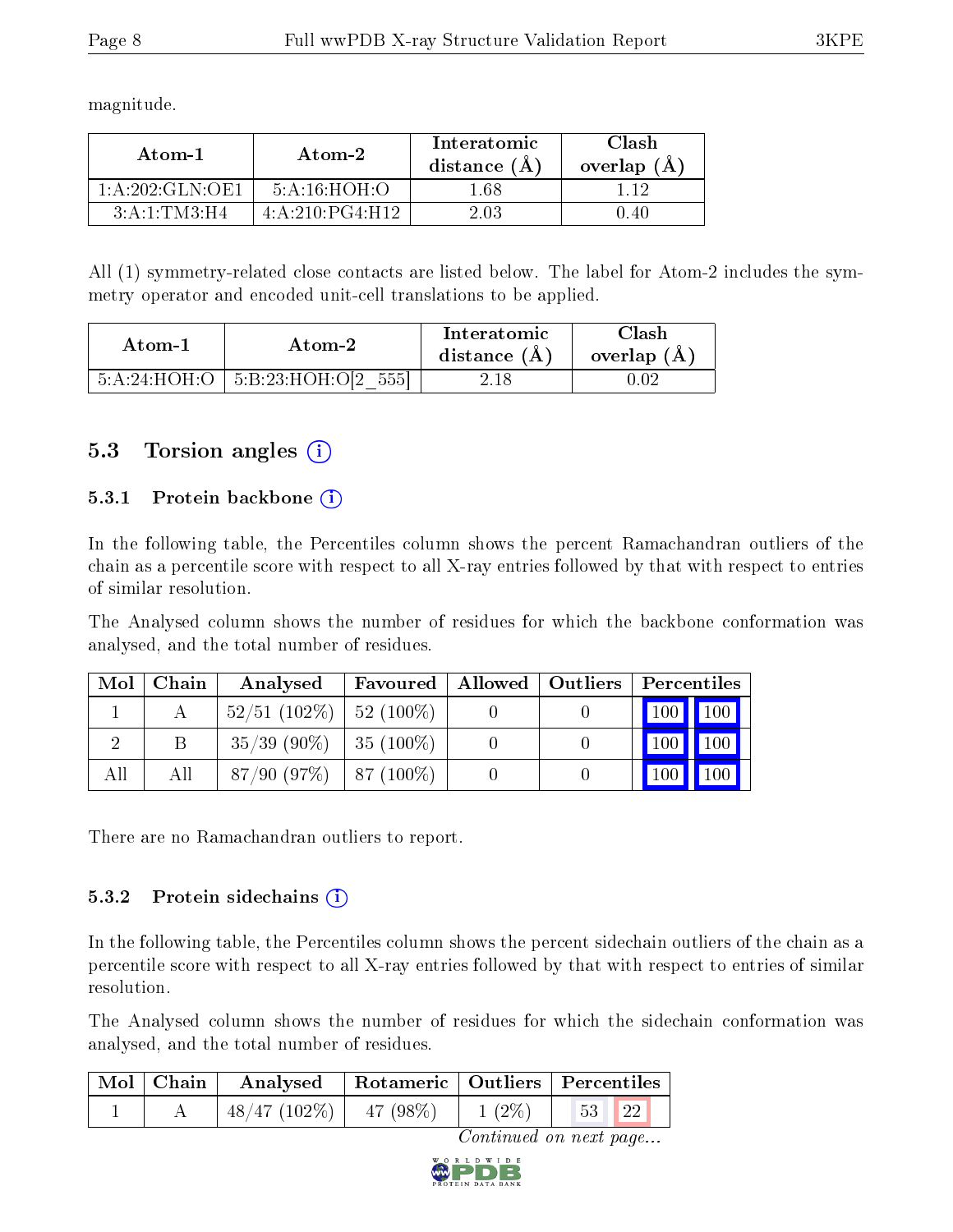Continued from previous page...

| Mol | Chain | Analysed       |             |          | Rotameric   Outliers   Percentiles |
|-----|-------|----------------|-------------|----------|------------------------------------|
|     |       | 34/35(97%)     | $34(100\%)$ |          | $\mid$ 100 $\mid$ 100              |
| All |       | $82/82(100\%)$ | 81 (99%)    | $1(1\%)$ | 69<br>46                           |

All (1) residues with a non-rotameric sidechain are listed below:

| Mol | Chain $\vert$ Res | Type |
|-----|-------------------|------|
|     |                   |      |

Some sidechains can be flipped to improve hydrogen bonding and reduce clashes. All (2) such sidechains are listed below:

| Mol | Chain | Res | Type   |
|-----|-------|-----|--------|
|     |       |     | $-1.1$ |
|     |       |     |        |

#### 5.3.3 RNA [O](https://www.wwpdb.org/validation/2017/XrayValidationReportHelp#rna)i

There are no RNA molecules in this entry.

#### 5.4 Non-standard residues in protein, DNA, RNA chains (i)

There are no non-standard protein/DNA/RNA residues in this entry.

#### 5.5 Carbohydrates (i)

There are no carbohydrates in this entry.

#### 5.6 Ligand geometry  $(i)$

2 ligands are modelled in this entry.

In the following table, the Counts columns list the number of bonds (or angles) for which Mogul statistics could be retrieved, the number of bonds (or angles) that are observed in the model and the number of bonds (or angles) that are dened in the Chemical Component Dictionary. The Link column lists molecule types, if any, to which the group is linked. The Z score for a bond length (or angle) is the number of standard deviations the observed value is removed from the expected value. A bond length (or angle) with  $|Z| > 2$  is considered an outlier worth inspection. RMSZ is the root-mean-square of all Z scores of the bond lengths (or angles).

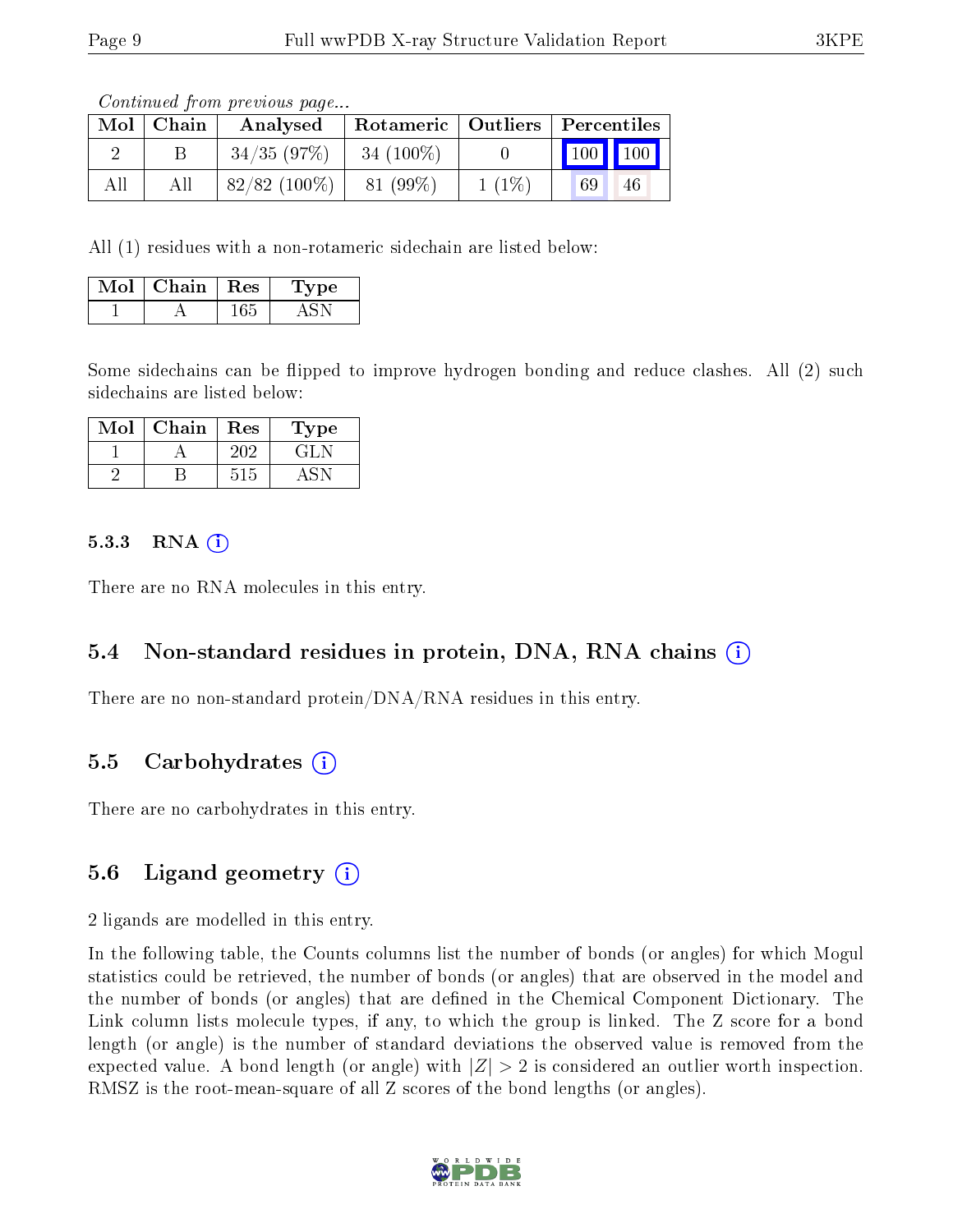| Mol |      |             |     | Link |            | Bond lengths |                |          | Bond angles |        |
|-----|------|-------------|-----|------|------------|--------------|----------------|----------|-------------|--------|
|     | Type | Chain   Res |     |      | Counts     | RMSZ         | $\# Z $<br>> 2 | Counts   | RMSZ        | Z<br># |
|     | PG4  |             | 210 |      | 12, 12, 12 | 0.48         |                |          | 0.37        |        |
|     | TM3  |             |     |      | 40,45,45   | 0.81         |                | 49,61,61 | 1.25        | 6(12%) |

In the following table, the Chirals column lists the number of chiral outliers, the number of chiral centers analysed, the number of these observed in the model and the number defined in the Chemical Component Dictionary. Similar counts are reported in the Torsion and Rings columns. '-' means no outliers of that kind were identified.

|     |     |        | Mol   Type   Chain   Res   Link   Chirals | <b>Torsions</b>                        | Rings |
|-----|-----|--------|-------------------------------------------|----------------------------------------|-------|
| PG4 | 210 | $\sim$ |                                           | 6/10/10/10                             |       |
| TM3 |     |        |                                           | $\boxed{2/18/28/28}$ $\boxed{0/5/5/5}$ |       |

There are no bond length outliers.

All (6) bond angle outliers are listed below:

| Mol | Chain | Res | Type | Atoms                                             | Z       | Observed $(°)$ | Ideal(°) |
|-----|-------|-----|------|---------------------------------------------------|---------|----------------|----------|
| 3   |       |     | TM3  | C <sub>47</sub> -C <sub>46</sub> -C <sub>45</sub> | $-4.27$ | 116.11         | 120.50   |
| 3   | А     |     | TM3  | $C42-C41-N26$                                     | 2.65    | 115.24         | 111.67   |
| 3   |       |     | TM3  | C70-C62-N61                                       | 2.63    | 122.13         | 119.29   |
| 3   |       |     | TM3  | C66-C62-C70                                       | $-2.50$ | 117.86         | 121.03   |
| 3   |       |     | TM3  | C32-C25-C24                                       | 2.48    | 123.00         | 120.54   |
| 3   |       |     | TM3  | C69-C70-C62                                       | 2.29    | 120.58         | 118.32   |

There are no chirality outliers.

All (8) torsion outliers are listed below:

| Mol            | Chain | Res          | Type              | Atoms           |
|----------------|-------|--------------|-------------------|-----------------|
| 4              | А     | 210          | PG4               | C3-C4-O3-C5     |
| $\overline{4}$ | А     | 210          | PG4               | O4-C7-C8-O5     |
| $\overline{4}$ | А     | 210          | PG4               | O1-C1-C2-O2     |
| $\overline{4}$ | А     | 210          | PG4               | C8-C7-O4-C6     |
| $\overline{4}$ | А     | 210          | PG4               | O2-C3-C4-O3     |
| 3              | А     | $\mathbf{1}$ | $\overline{T}$ M3 | N26-C41-C42-N49 |
| $\overline{4}$ | А     | 210          | PG4               | O3-C5-C6-O4     |
| 3              |       |              | TM3               | C42-C41-N26-C17 |

There are no ring outliers.

2 monomers are involved in 1 short contact:

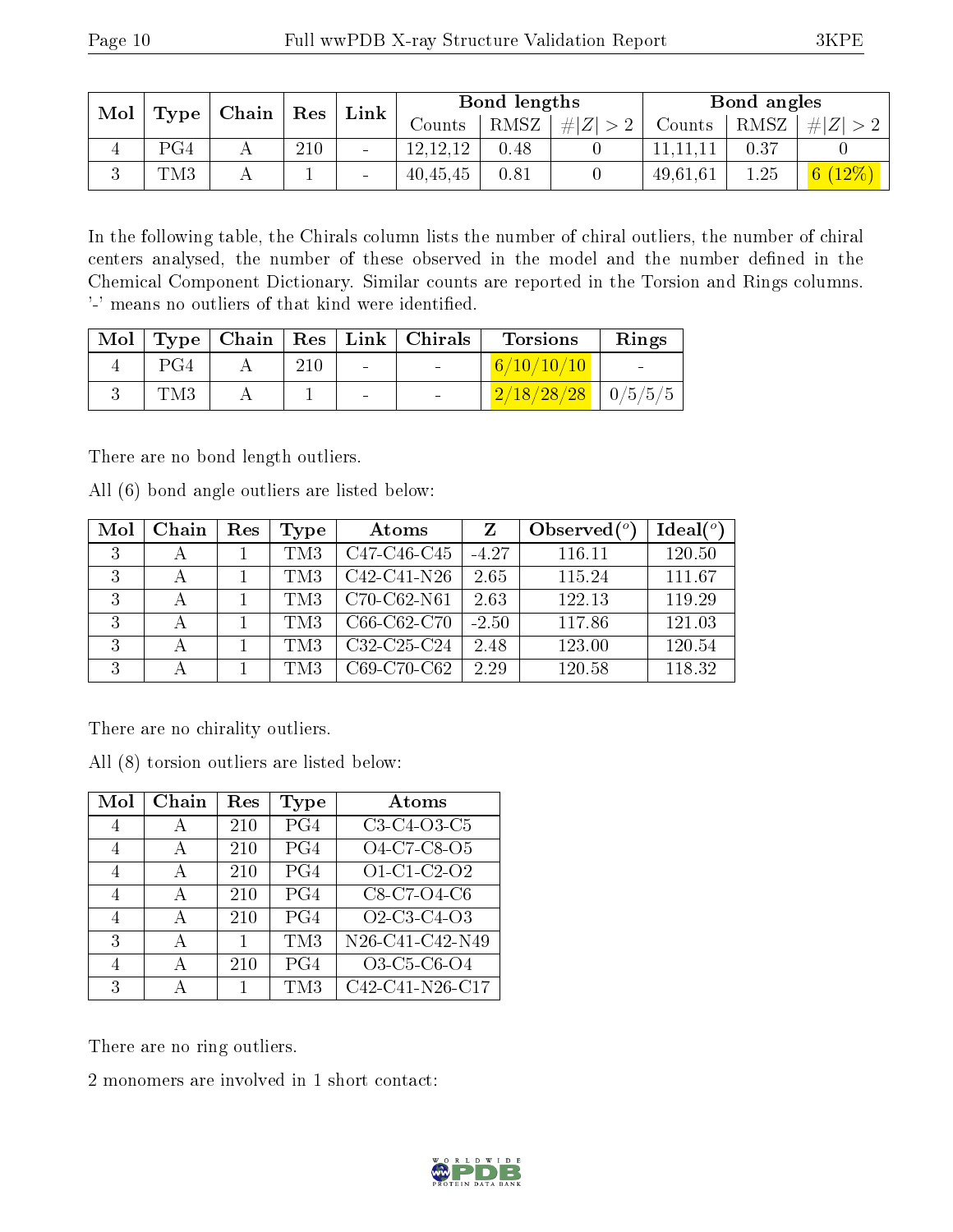|  |  | $\text{Mol}$   Chain   Res   Type   Clashes   Symm-Clashes |
|--|--|------------------------------------------------------------|
|  |  |                                                            |
|  |  |                                                            |

The following is a two-dimensional graphical depiction of Mogul quality analysis of bond lengths, bond angles, torsion angles, and ring geometry for all instances of the Ligand of Interest. In addition, ligands with molecular weight > 250 and outliers as shown on the validation Tables will also be included. For torsion angles, if less then 5% of the Mogul distribution of torsion angles is within 10 degrees of the torsion angle in question, then that torsion angle is considered an outlier. Any bond that is central to one or more torsion angles identified as an outlier by Mogul will be highlighted in the graph. For rings, the root-mean-square deviation (RMSD) between the ring in question and similar rings identified by Mogul is calculated over all ring torsion angles. If the average RMSD is greater than 60 degrees and the minimal RMSD between the ring in question and any Mogul-identified rings is also greater than 60 degrees, then that ring is considered an outlier. The outliers are highlighted in purple. The color gray indicates Mogul did not find sufficient equivalents in the CSD to analyse the geometry.



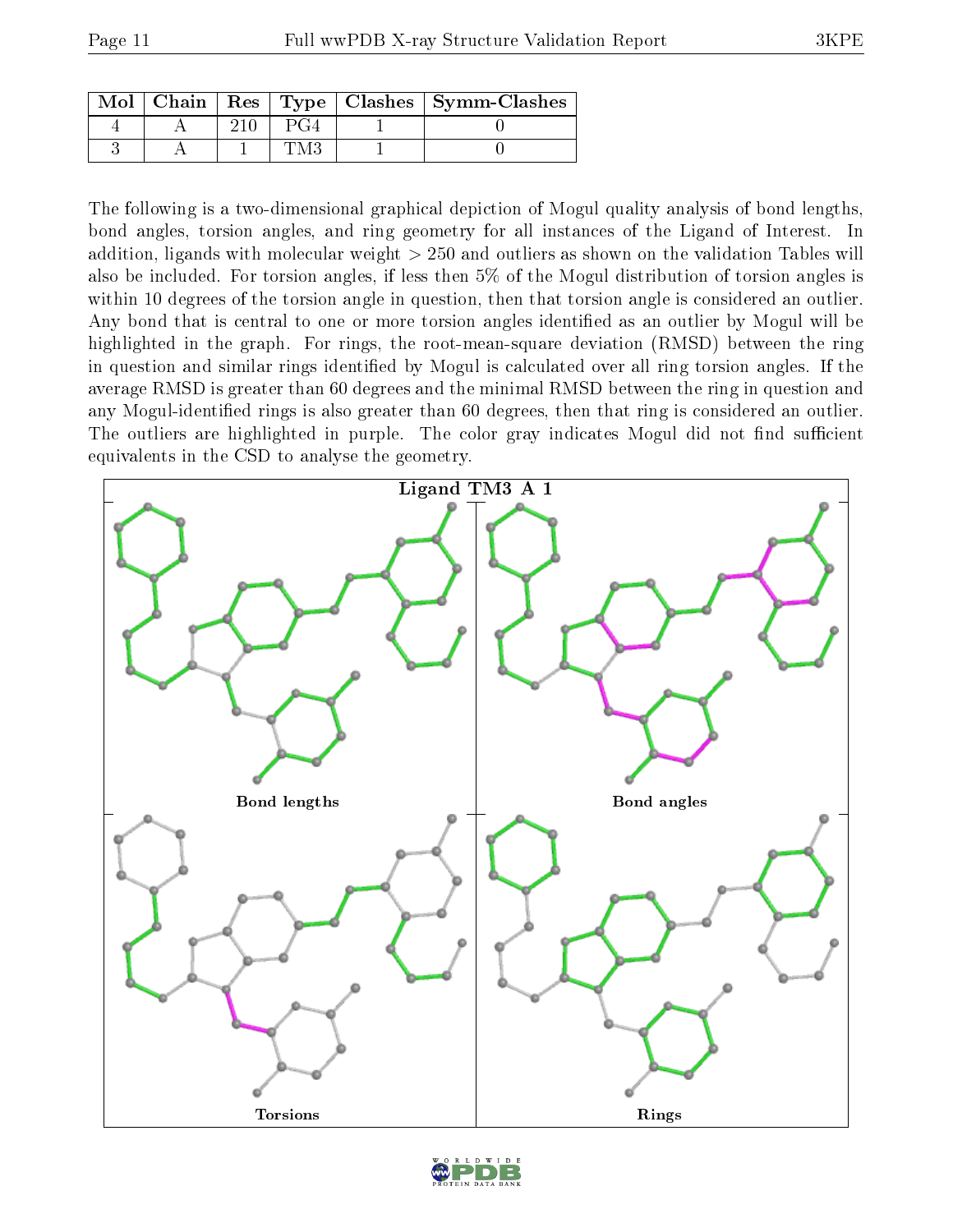## 5.7 [O](https://www.wwpdb.org/validation/2017/XrayValidationReportHelp#nonstandard_residues_and_ligands)ther polymers (i)

There are no such residues in this entry.

## 5.8 Polymer linkage issues (i)

There are no chain breaks in this entry.

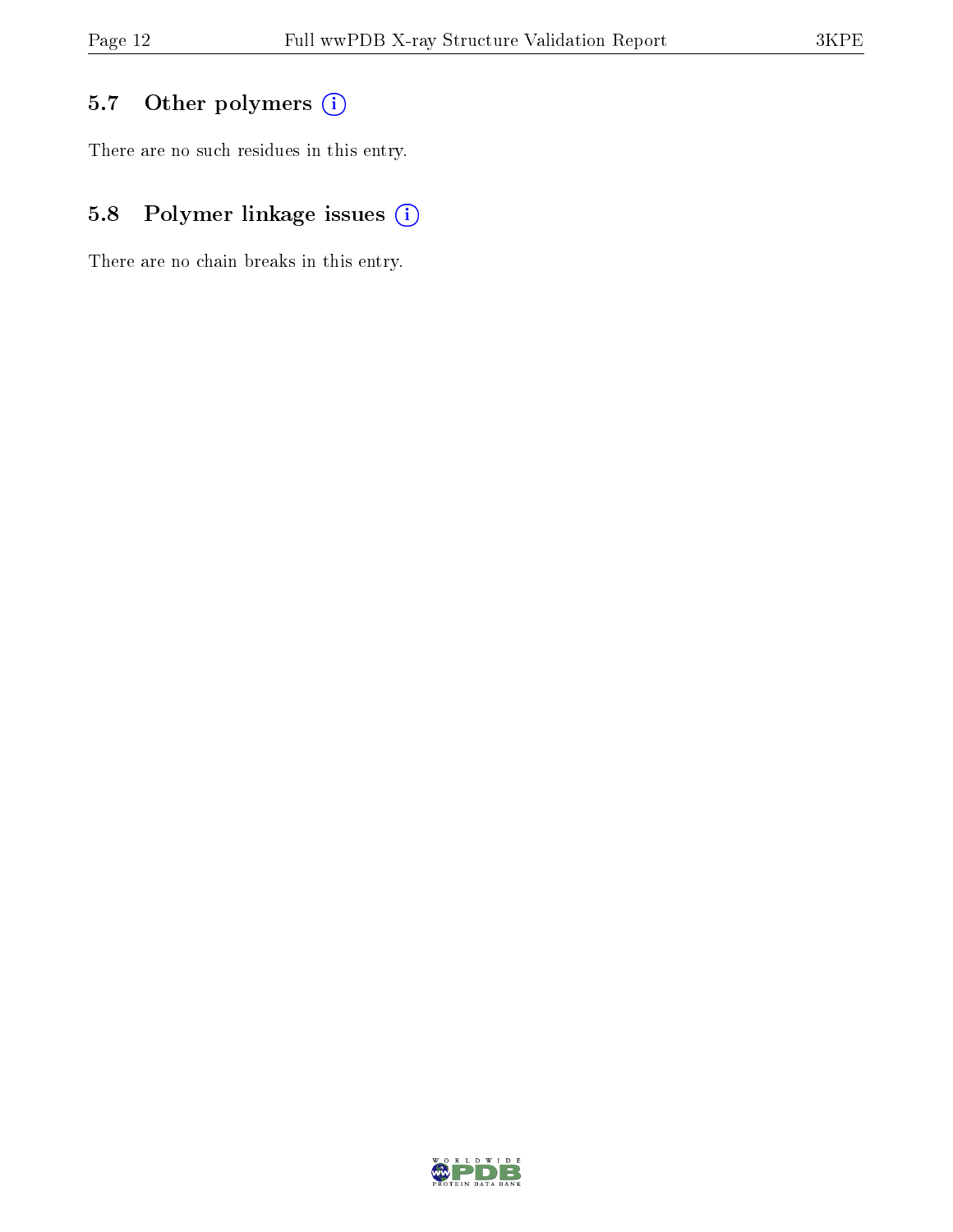# 6 Fit of model and data  $(i)$

### 6.1 Protein, DNA and RNA chains  $(i)$

In the following table, the column labelled  $#RSRZ> 2'$  contains the number (and percentage) of RSRZ outliers, followed by percent RSRZ outliers for the chain as percentile scores relative to all X-ray entries and entries of similar resolution. The OWAB column contains the minimum, median,  $95<sup>th</sup>$  percentile and maximum values of the occupancy-weighted average B-factor per residue. The column labelled ' $Q< 0.9$ ' lists the number of (and percentage) of residues with an average occupancy less than 0.9.

| Mol | Chain | Analysed       | ${ <\hspace{-1.5pt}{\mathrm{RSRZ}} \hspace{-1.5pt}>}$ | $\#\text{RSRZ}\text{>2}$ |  | $OWAB(A^2)$ | Q <sub>0.9</sub> |  |
|-----|-------|----------------|-------------------------------------------------------|--------------------------|--|-------------|------------------|--|
|     |       | $-49/51(96\%)$ | 0.72                                                  | $7(14\%)$ 2 2            |  |             | 13, 18, 45, 54   |  |
|     |       | 35/39(89%)     | 0.34                                                  | $4(11\%)$ 5 4            |  |             | 14, 19, 41, 44   |  |
| All | All   | 84/90(93%)     | 0.56                                                  | $11 (13\%)$ 3 3          |  |             | 13, 19, 44, 54   |  |

All (11) RSRZ outliers are listed below:

| Mol            | Chain | $\operatorname{Res}% \left( \mathcal{N}\right) \equiv\operatorname{Res}(\mathcal{N}_{0},\mathcal{N}_{0})$ | Type       | <b>RSRZ</b> |  |
|----------------|-------|-----------------------------------------------------------------------------------------------------------|------------|-------------|--|
| 1              | A     | 159                                                                                                       | HIS        | 4.4         |  |
| 1              | A     | 160                                                                                                       | LEU        | 4.2         |  |
| $\overline{2}$ | В     | 483                                                                                                       | PHE        | 4.1         |  |
| $\overline{2}$ | В     | 516                                                                                                       | VAL        | 3.7         |  |
| $\overline{2}$ | В     | 517                                                                                                       | <b>ASN</b> | 3.6         |  |
| 1              | A     | 161                                                                                                       | GLU        | 3.5         |  |
| $\overline{2}$ | В     | 515                                                                                                       | <b>ASN</b> | 3.3         |  |
| 1              | A     | 206                                                                                                       | ILE        | 3.1         |  |
| 1              | А     | 171                                                                                                       | LEU        | 3.0         |  |
| 1              | А     | 207                                                                                                       | VAL        | 3.0         |  |
| 1              |       | 205                                                                                                       | PRO        | 2.4         |  |

### 6.2 Non-standard residues in protein, DNA, RNA chains (i)

There are no non-standard protein/DNA/RNA residues in this entry.

### 6.3 Carbohydrates  $(i)$

There are no carbohydrates in this entry.